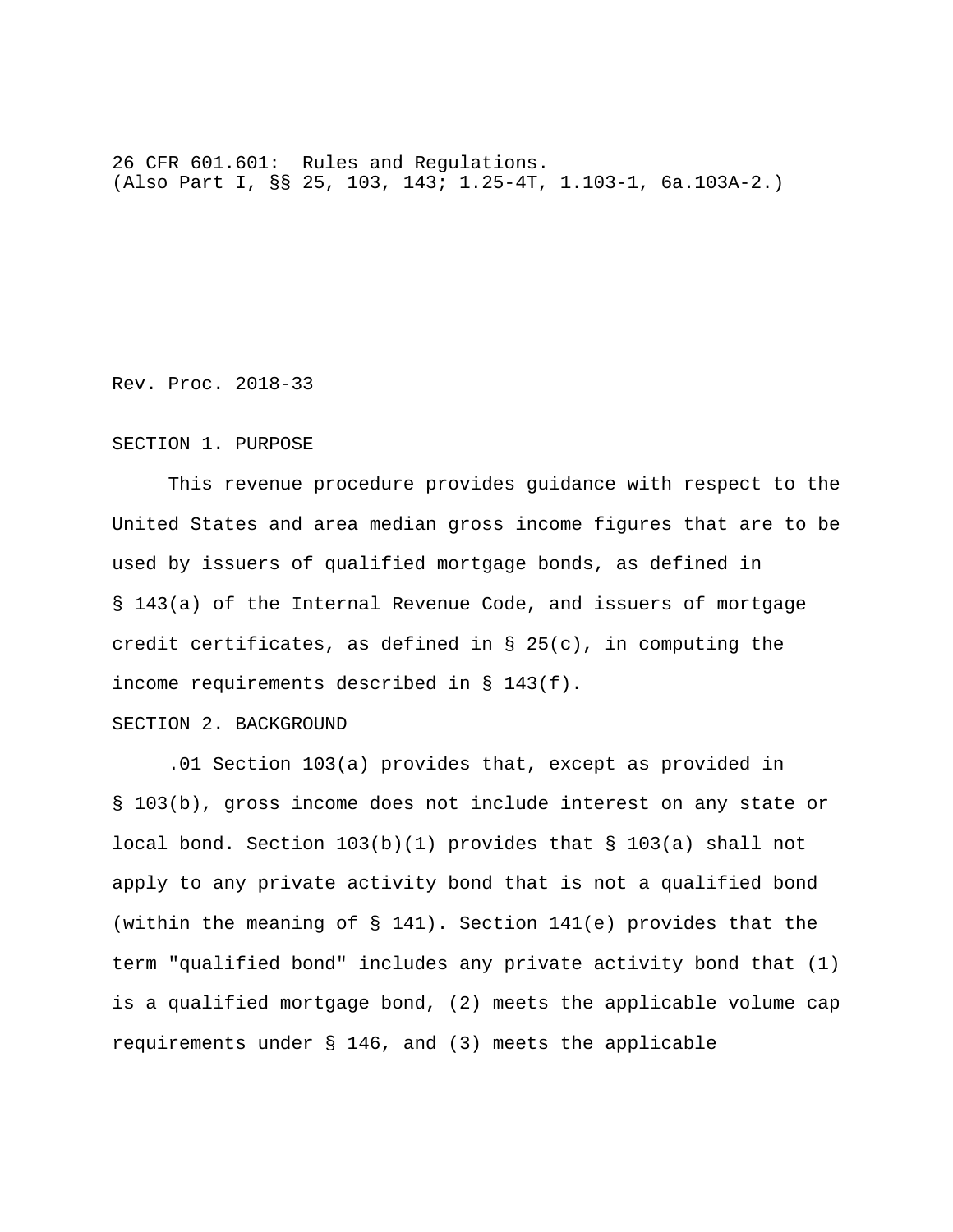requirements under § 147.

 .02 Section 143(a)(1) provides that the term "qualified mortgage bond" means a bond that is issued as part of a "qualified mortgage issue". Section 143(a)(2)(A) provides that the term "qualified mortgage issue" means an issue of one or more bonds by a state or political subdivision thereof, but only if (i) all proceeds of the issue (exclusive of issuance costs and a reasonably required reserve) are to be used to finance owneroccupied residences; (ii) the issue meets the requirements of subsections  $(c)$ ,  $(d)$ ,  $(e)$ ,  $(f)$ ,  $(g)$ ,  $(h)$ ,  $(i)$ , and  $(m)(7)$  of § 143; (iii) the issue does not meet the private business tests of paragraphs (1) and (2) of  $\S$  141(b); and (iv) with respect to amounts received more than 10 years after the date of issuance, repayments of \$250,000 or more of principal on financing provided by the issue are used not later than the close of the first semiannual period beginning after the date the prepayment (or complete repayment) is received to redeem bonds that are part of the issue.

 .03 Section 143(f) imposes eligibility requirements concerning the maximum income of mortgagors for whom financing may be provided by qualified mortgage bonds. Section 25(c)(2)(A)(iii)(IV) provides that recipients of mortgage credit certificates must meet the income requirements of § 143(f).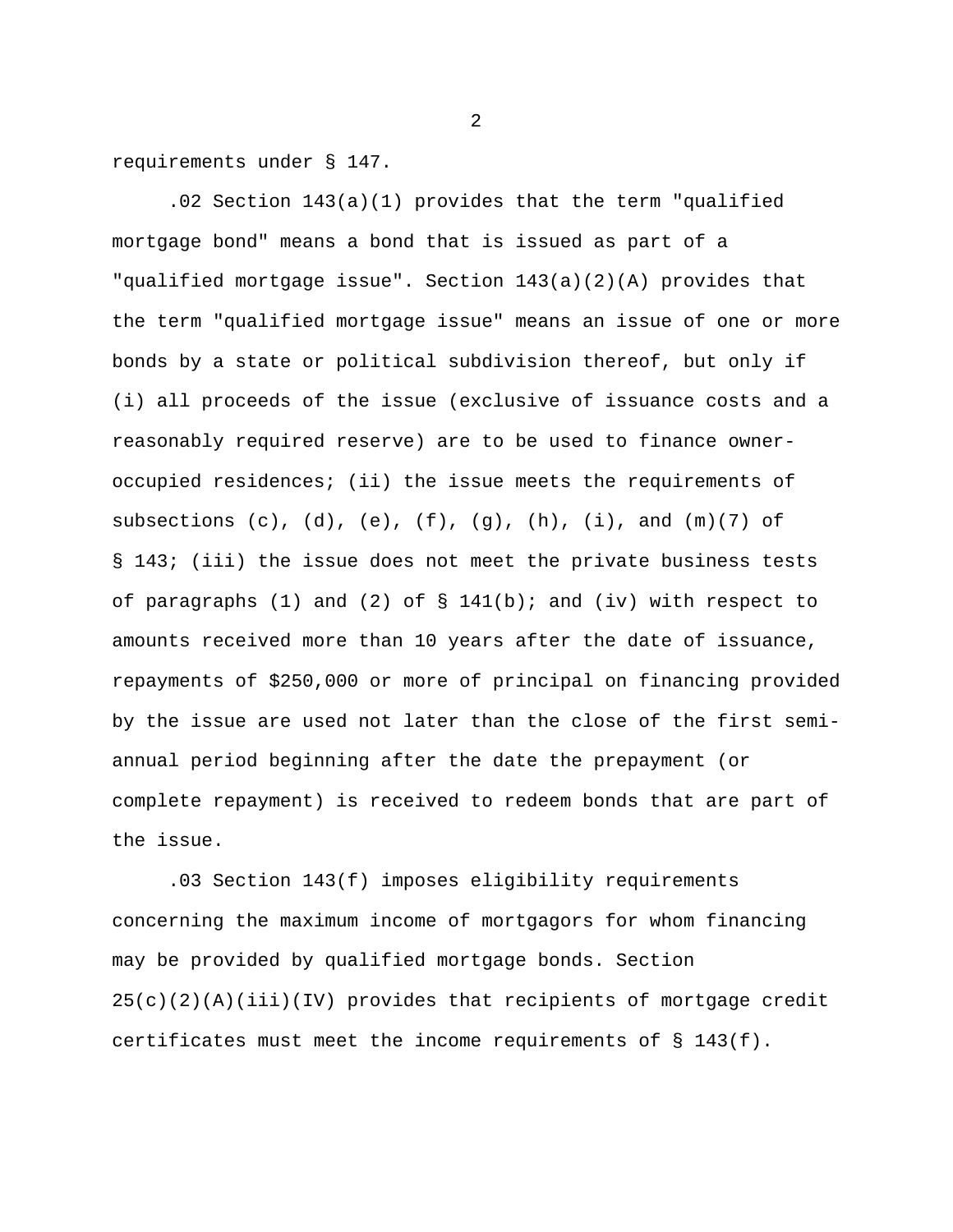Generally, under  $\S$ § 143(f)(1) and 25(c)(2)(A)(iii)(IV), these income requirements are met only if all owner-financing under a qualified mortgage bond and all certified indebtedness amounts under a mortgage credit certificate program are provided to mortgagors whose family income is 115 percent or less of the applicable median family income. Under  $\S$  143(f)(6), the income limitation is reduced to 100 percent of the applicable median family income if there are fewer than three individuals in the family of the mortgagor.

 .04 Section 143(f)(4) provides that the term "applicable median family income" means the greater of (A) the area median gross income for the area in which the residence is located, or (B) the statewide median gross income for the state in which the residence is located.

 .05 Section 143(f)(5) provides for an upward adjustment of the income limitations in certain high housing cost areas. Under § 143(f)(5)(C), a high housing cost area is a statistical area for which the housing cost/income ratio is greater than 1.2. The housing cost/income ratio is determined under  $\S$  143(f)(5)(D) by dividing (a) the applicable housing price ratio by (b) the ratio that the area median gross income bears to the median gross income for the United States. The applicable housing price ratio is the new housing price ratio (new housing average purchase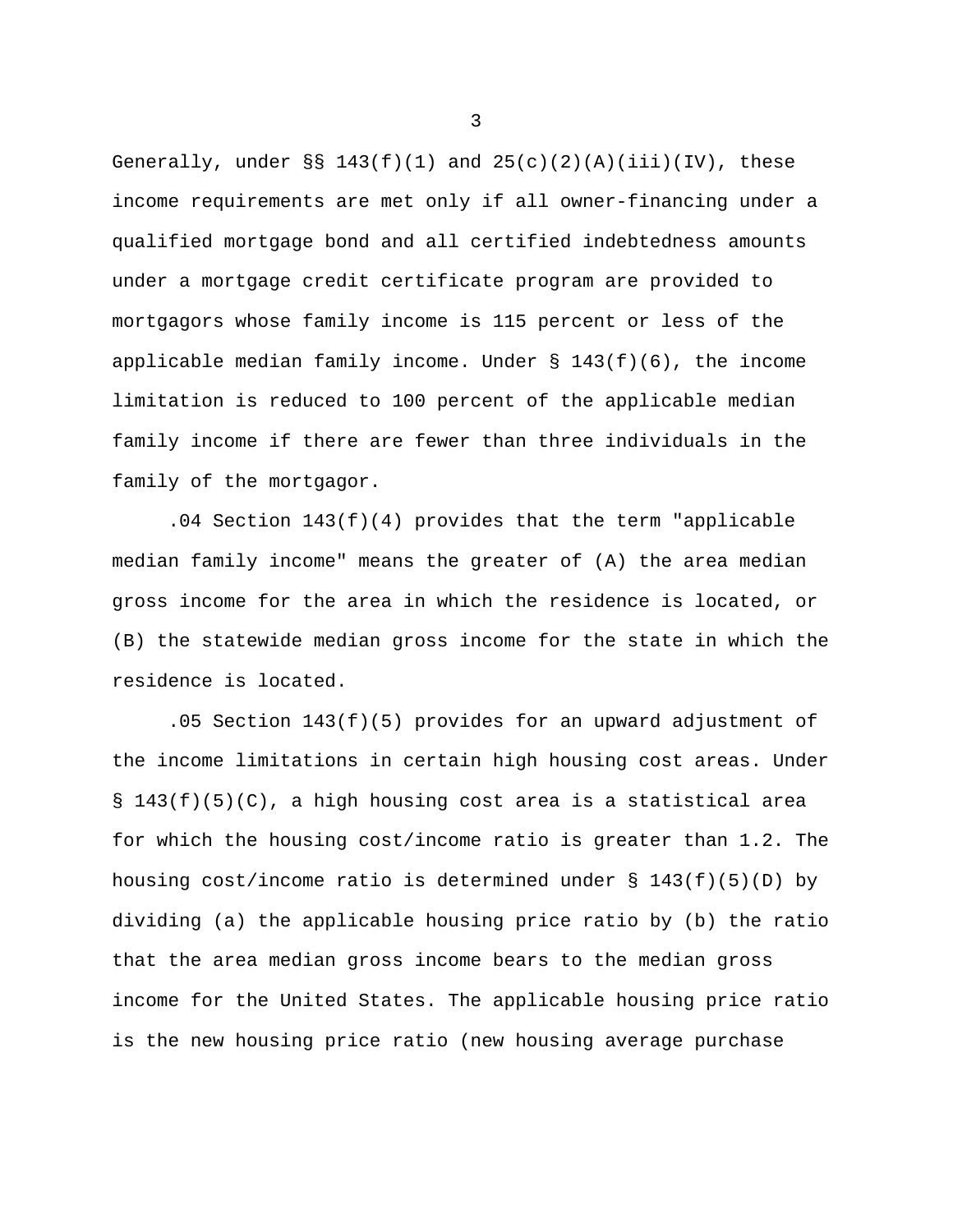price for the area divided by the new housing average purchase price for the United States) or the existing housing price ratio (existing housing average area purchase price divided by the existing housing average purchase price for the United States), whichever results in the housing cost/income ratio being closer to 1. This income adjustment applies only to bonds issued, and nonissued bond amounts elected, after December 31, 1988. *See* § 4005(h) of the Technical and Miscellaneous Revenue Act of 1988, 1988-3 C.B. 1, 311 (1988).

 .06 The Department of Housing and Urban Development (HUD) has computed the median gross income for the United States, the states, and statistical areas within the states. The income information was released to the HUD regional offices on April 1, 2018, and may be obtained by calling the HUD reference service at 1-800-245-2691. The income information is also available at HUD's World Wide Web site,

*http://www.huduser.gov/portal/datasets/il.html*, which provides a menu from which you may select the year and type of data of interest.

 .07 The most recent nationwide average purchase prices and average area purchase price safe harbor limitations were published on May 14, 2018, in Rev. Proc. 2018-28, 2018-20 I.R.B. 592.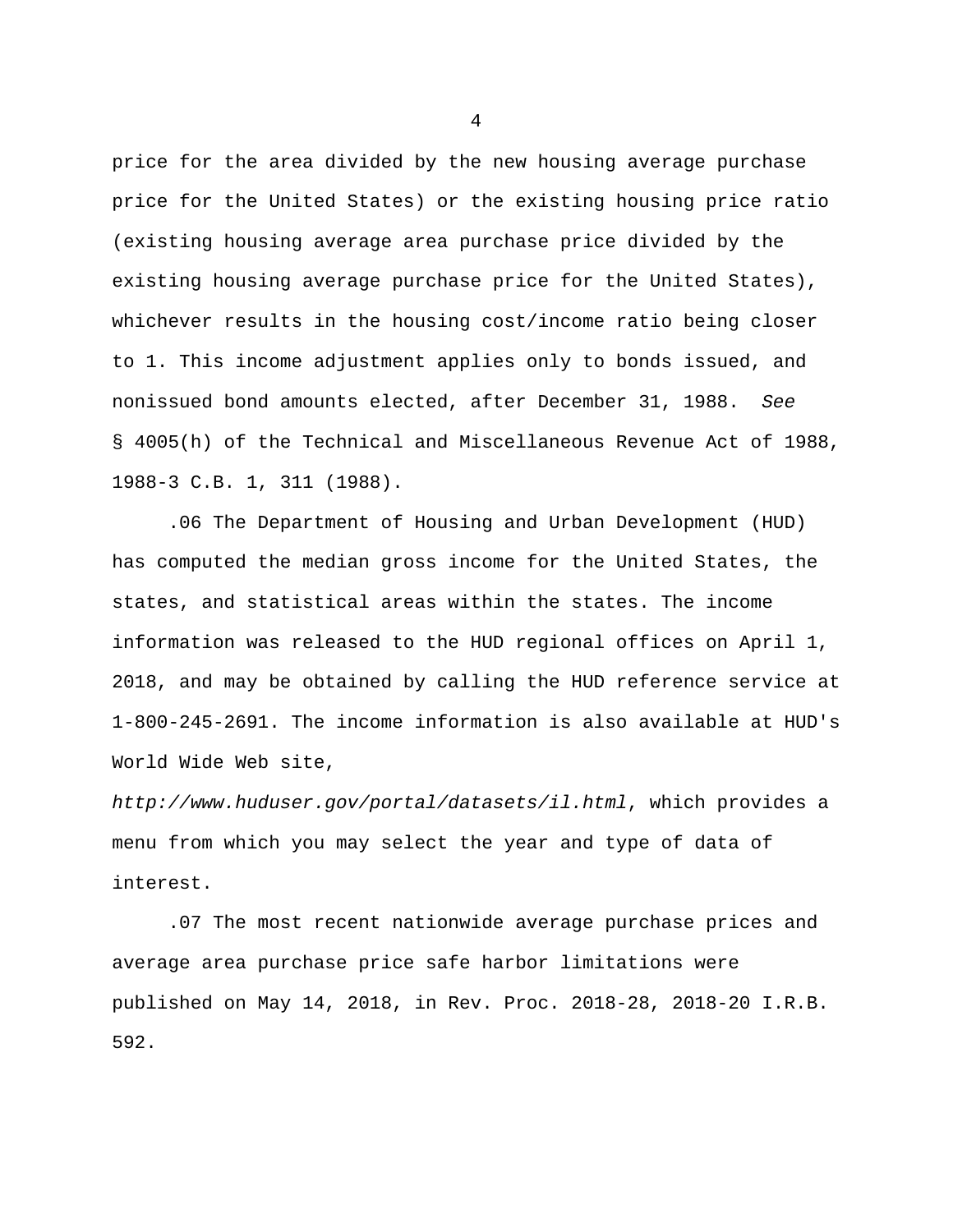## SECTION 3. APPLICATION

 .01 When computing the income requirements of § 143(f), issuers of qualified mortgage bonds and mortgage credit certificates must use either (1) the median gross income for the United States, the states, and statistical areas within the states, as released to the HUD regional offices on April 14, 2017, or (2) the median gross income for the United States, the states, and statistical areas within the states, as released to the HUD regional offices on April 01, 2018.

.02 If an issuer uses the median gross income for the United States, the states, and statistical areas within the states, as released to the HUD regional offices on April 14, 2017, to compute the housing cost/income ratio under § 143(f)(5), the issuer must use the median gross income for the United States, the states, and statistical areas within the states, as released to the HUD regional offices on April 14, 2017, for all purposes under § 143(f). Likewise, if an issuer uses the median gross income for the United States, the states, and statistical areas within the states, as released to the HUD regional offices on April 01, 2018, to compute the housing cost/income ratio under § 143(f)(5), the issuer must use the median gross income for the United States, the states, and statistical areas within the states, as released to the HUD regional offices on April 01,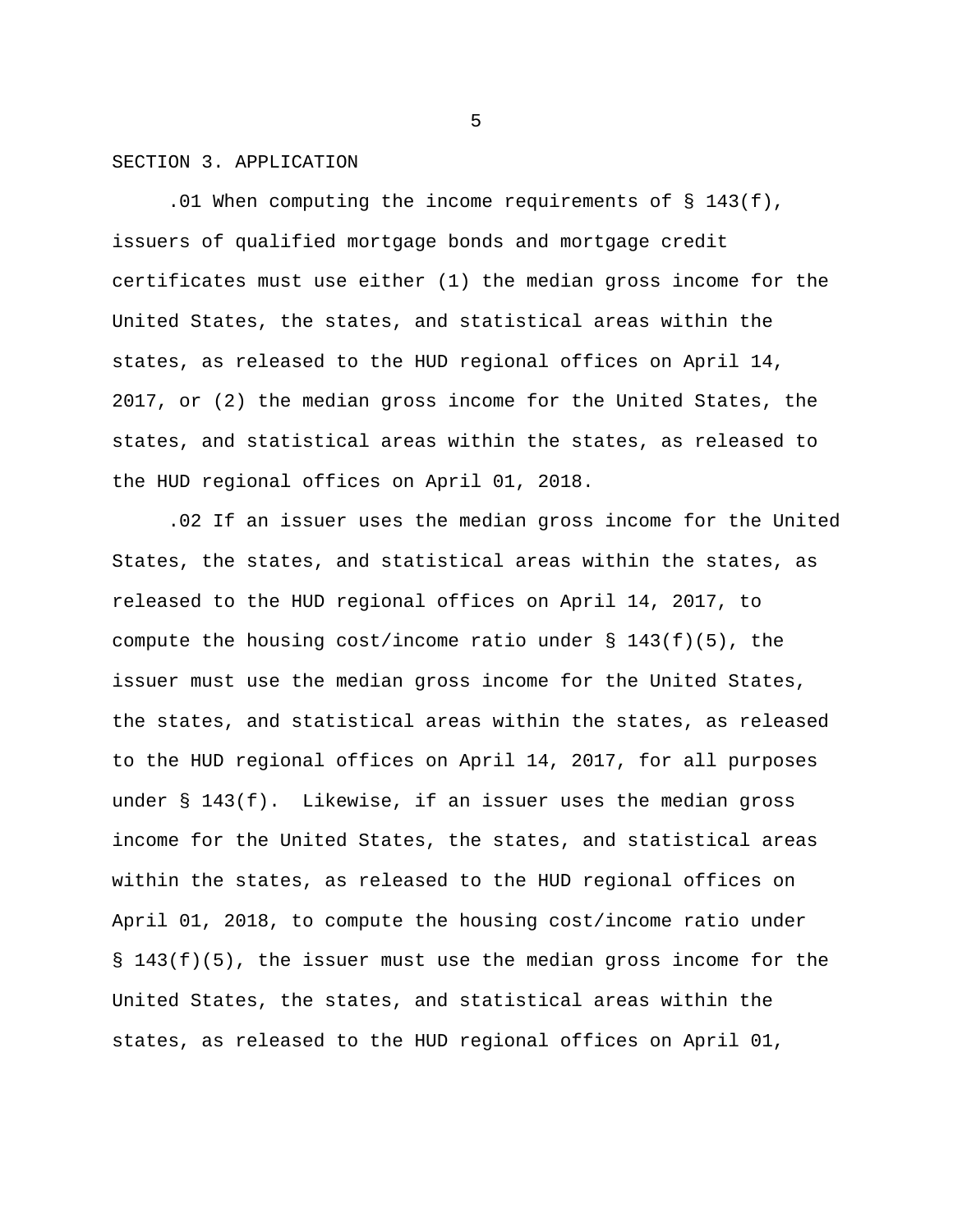2018, for all purposes under § 143(f). SECTION 4. EFFECT ON OTHER REVENUE PROCEDURES

 .01 Rev. Proc. 2017-35, 2017-21 I.R.B. 1250, is obsolete except as provided in §§ 3.01, 3.02, or 5.01 of this revenue procedure.

 .02 This revenue procedure does not affect the effective date provisions of Rev. Rul. 86-124, 1986-2 C.B. 27. Those effective date provisions will remain operative at least until the Service publishes a new revenue ruling that conforms the approach to effective dates set forth in Rev. Rul. 86-124 to the general approach taken in this revenue procedure. SECTION 5. EFFECTIVE DATES

 .01 Issuers must use the United States and area median gross income figures specified in § 3.01 of this revenue procedure for commitments to provide financing that are made, or (if the purchase precedes the financing commitment) for residences that are purchased, in the period that begins on April 01, 2018, and ends on the date when these United States and area median gross income figures are rendered obsolete by a new revenue procedure. DRAFTING INFORMATION

 The principal authors of this revenue procedure are David White and Timothy Jones of the Office of Associate Chief Counsel (Financial Institutions & Products). For further information